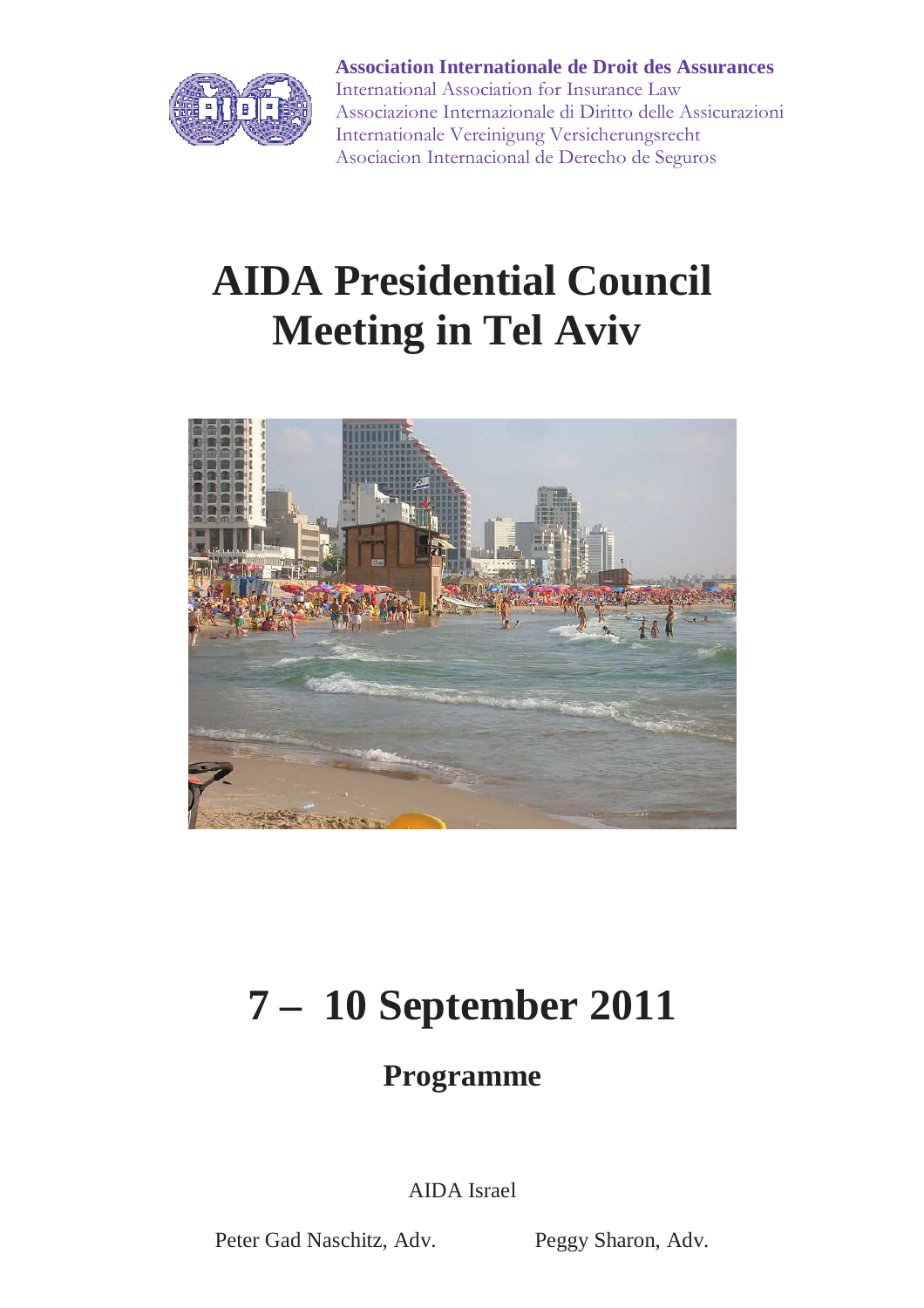

**Association Internationale de Droit des Assurances** 

International Association for Insurance Law Associazione Internazionale di Diritto delle Assicurazioni Internationale Vereinigung Versicherungsrecht Asociacion Internacional de Derecho de Seguros

#### *Programme*

**Wednesday, 7th September 2011 Hilton Hotel, Tel Aviv**   $16:00 - 18:00$ 

> Executive Committee Meeting **Hilton Hotel,** Jaffa Meeting room

- 18:00 18:20 Coffee Break
- $18:20 20:20$  Working Parties: \* Motor Insurance Group WP; \* Climate Change WP
- $20:20 21:05$ AIDA Europe Committee Meeting
- $21:30 23:00$

**Genki Restaurant, Tel Aviv**  Dinner and Sing-along at an Israeli Club

### **Thursday, 8th September 2011 Hilton Hotel, Tel Aviv**

- $8:30 11:30$  Presidential Council Meeting – Pomegranate Meeting Room
- 11:30 11:45 Coffee Break - Pomegranate Foyer
- $11:45 13:45 -$

Working Parties:

\* Reinsurance WP - Pomegranate Room;

 \* Consumer Protection and Dispute Resolution WP and Distribution of Insurance Products WP (Joint Session) - Olive Room

 $13:45 - 14:45$ 

Lunch (Café Med)



AIDA Israel



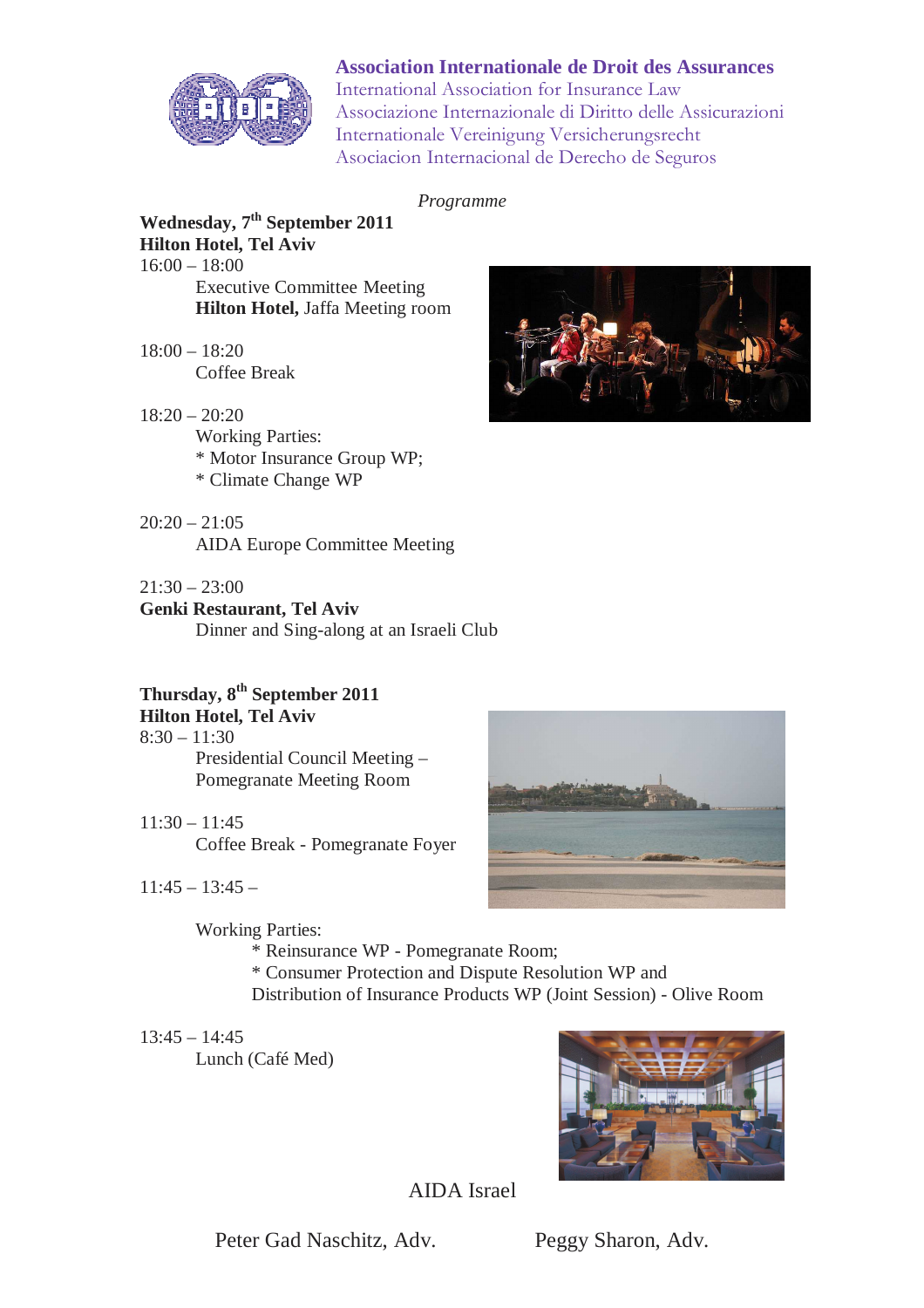

**Association Internationale de Droit des Assurances**  International Association for Insurance Law Associazione Internazionale di Diritto delle Assicurazioni Internationale Vereinigung Versicherungsrecht Asociacion Internacional de Derecho de Seguros *Programme* 

#### 14:45 – 16:45 **Hilton Hotel, Tel Aviv**

AIDA Colloquium – King Solomon Hall

#### **Programme Highlights Include**:

- \* Keynote speech Dr. Haim Shapira "Game Theory"
- \* Panel Comparative Review of Reforms to Insurance Law Worldwide

 The lectures will be in English accompanied by simultaneous translation to Hebrew.

#### $16:30 - 17:00$ Coffee Break (Foyer)

17:00 – 18:30

AIDA Colloquium, King Solomon Hall (cont'd)

- \* Extra Contractual Obligations of an Insurer;
- \* The Role of the Regulator in the Insurance Industry

 $20:00 - 22:00$ 

**Kimmel Restaurant, Tel Aviv** 

Dinner

AIDA Israel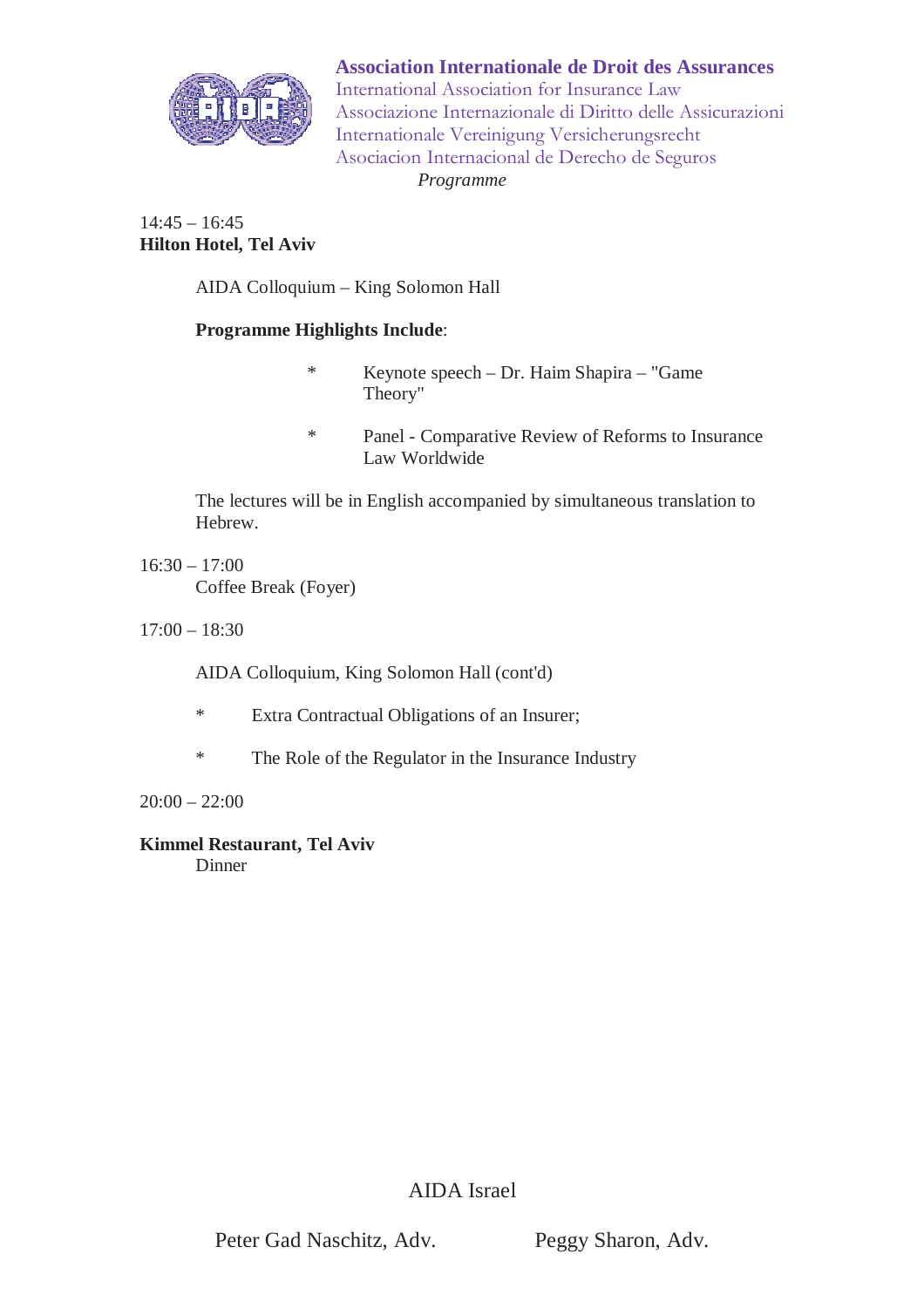

#### **Association Internationale de Droit des Assurances**

International Association for Insurance Law Associazione Internazionale di Diritto delle Assicurazioni Internationale Vereinigung Versicherungsrecht Asociacion Internacional de Derecho de Seguros

#### *Programme*

Suggested program for spouses:  $10:00 - 13:00$ 

Tour of the white city of Tel Aviv –  $a$ UNESCO World Cultural Heritage site - an outstanding example of new town planning and architecture in the early 20th century.



13:30 – 14:30 Lunch in old Jaffa.



 $15:30 - 17:30$ 

Tour of old Jaffa



AIDA Israel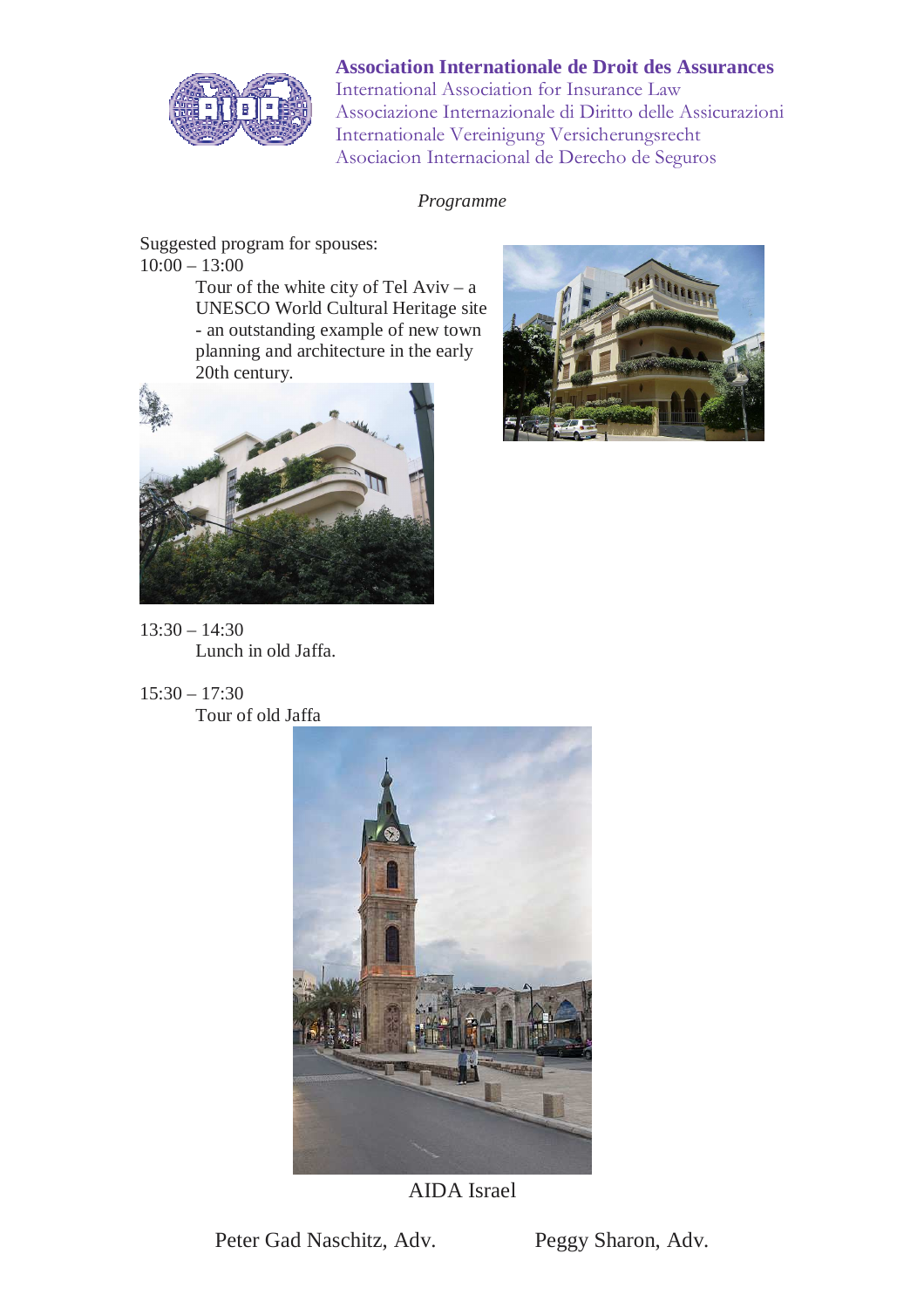

**Association Internationale de Droit des Assurances** 

International Association for Insurance Law Associazione Internazionale di Diritto delle Assicurazioni Internationale Vereinigung Versicherungsrecht Asociacion Internacional de Derecho de Seguros  *Programme* 

#### **Friday, 9th September 2011**   $8:30 - 16:00$ **Tour of Jerusalem**

 including: Old City Ramparts, Church of Holy Sepulcher, Via Dolorosa, View of Temple Mount, Western Wall, Old City Markets, Mount Zion, Dormition Church, Room of Last Supper, Tomb of King David

Lunch in Abu Gosh.

## **Saturday, 10th September 2011 Free time**

 Optional activities: \* Tour to the Dead Sea \* Tour to Nazareth and Jordan River \* Tel Aviv Beaches

Saturday tours will require a minimum number of participants.





*Church of Holy Sepulcher*



 *Sea of Galilee*

AIDA Israel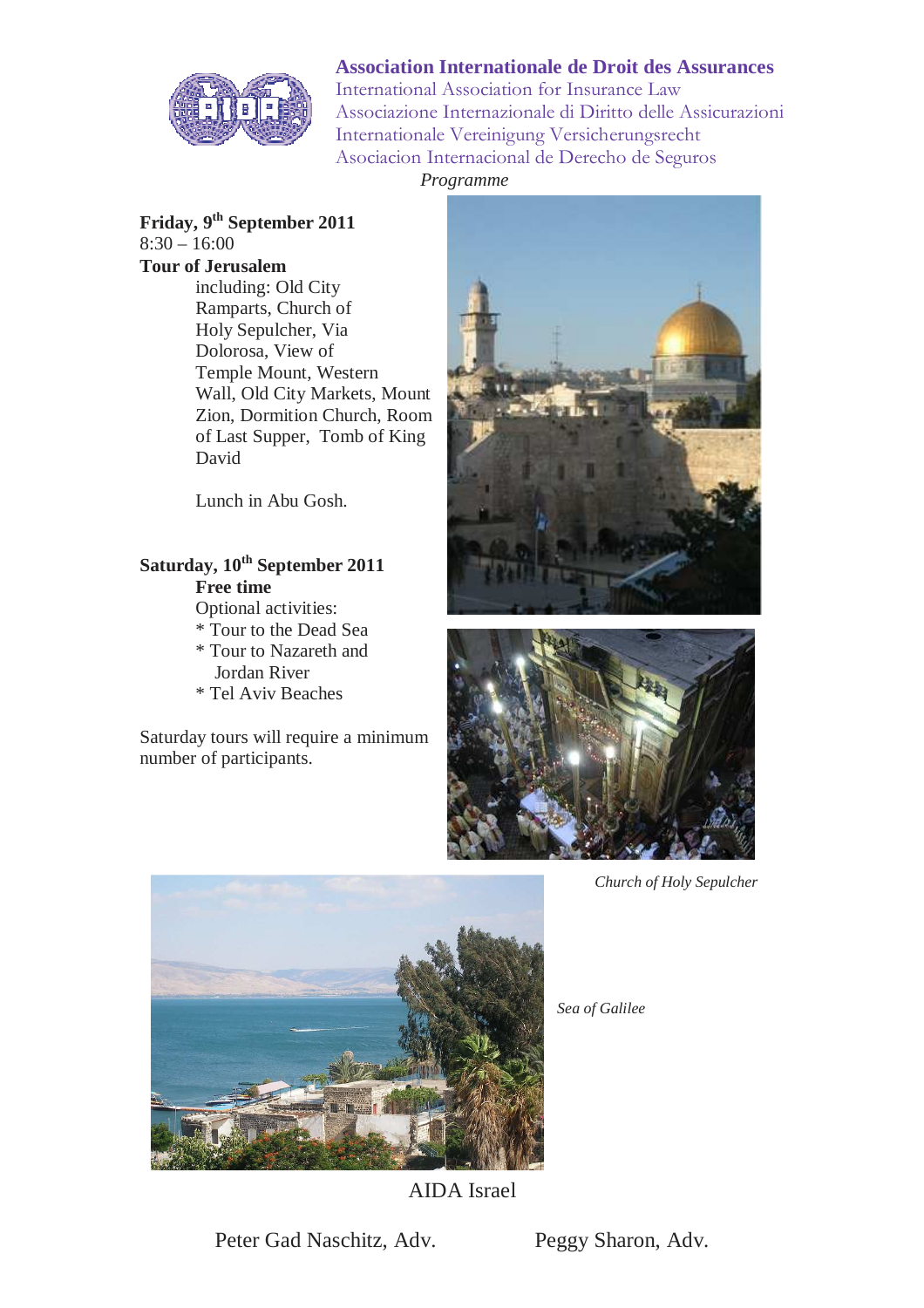

**Association Internationale de Droit des Assurances**  International Association for Insurance Law Associazione Internazionale di Diritto delle Assicurazioni Internationale Vereinigung Versicherungsrecht Asociacion Internacional de Derecho de Seguros **Registration and Reservations:**

Registration for events and Hotel's Reservations – see attached registration form.

#### **Accommodations Information**

Guests may stay at the **Tel Aviv Hilton** located at the Independence Park.

Special Accommodation Rates (subject to changes):

Hilton Guest Room **Single occupancy: US\$260 per night including full Israeli breakfast** 

Hilton Guest Room **Double occupancy: US\$280 per night including full Israeli breakfast** 



#### *Regular Guest Room*

#### **Additional Rates:**

Supplement for 3rd person: US\$60.00 per night

Supplement for child: Child sharing parent's room stays free on Room Only Basis.

Breakfast for child (up to 12 years old) US\$21.00

#### **Business and Executive rooms and suites provide exclusive services**

Guests staying in the Business Rooms or Suites will enjoy access to the Business Lounge on the  $12<sup>th</sup>$ floor, which serves continental breakfast, soft and alcoholic

beverages and snacks throughout the day.



Guests staying at the Executive Rooms or Suites will enjoy access to the Executive Lounge on the  $17<sup>th</sup>$  floor, where they can enjoy a complimentary breakfast, cocktails, drinks and snacks. The Executive Lounge also provides private welcome and farewell services.

The supplement for a Business Room is US\$70 per room per night (+ V.A.T. where applicable).

### AIDA Israel